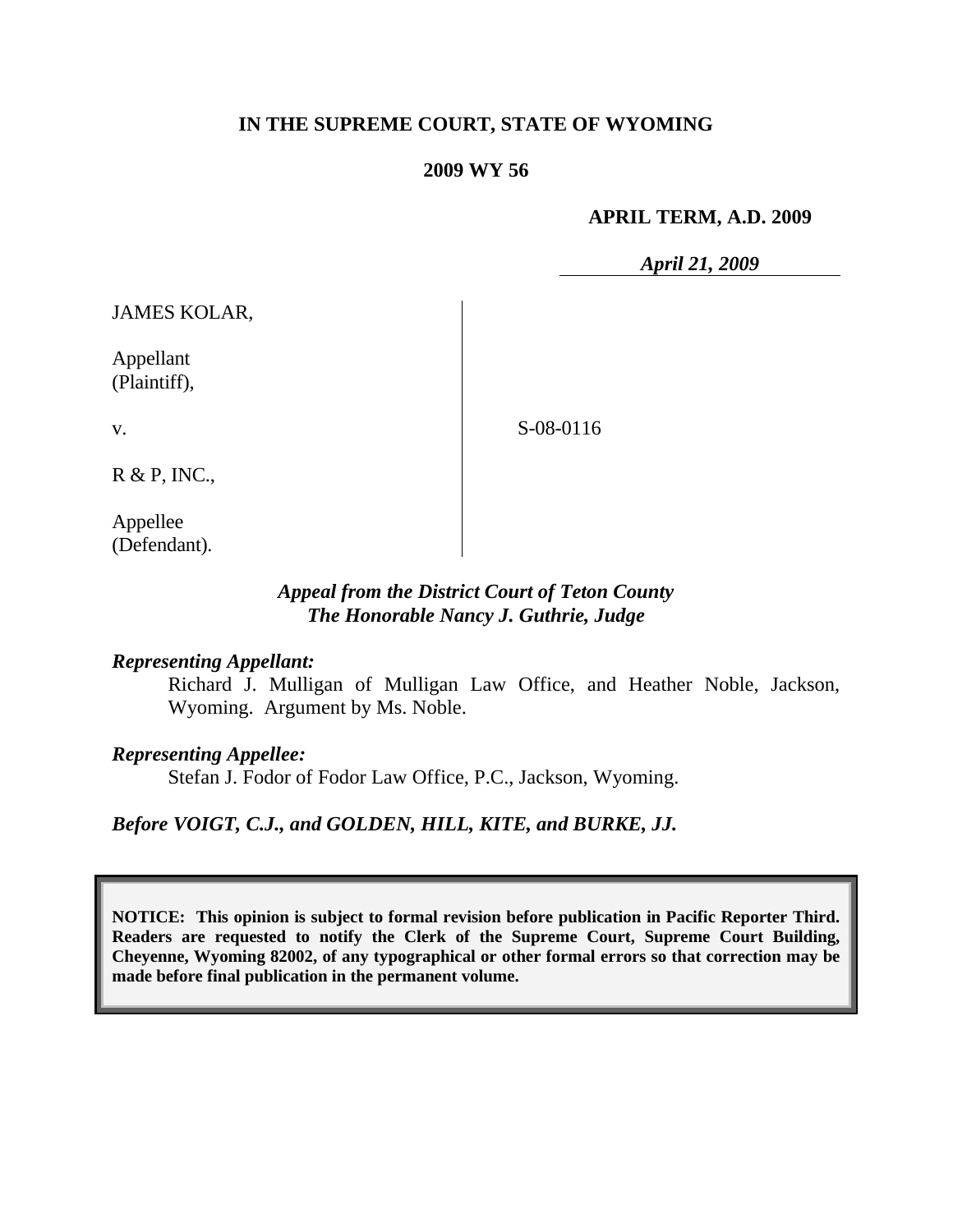#### **HILL,** Justice.

[¶1] Appellant, James Stanley Kolar (Kolar), was employed by Appellee, R & P, Inc. (R & P), from 1997 until 2004. Kolar experienced some health problems and underwent several surgeries and their associated recuperative periods during that time. Thereafter, Kolar was fired from his job. According to  $R \& P$ , that termination was premised on his poor performance as an assistant manager. Kolar filed a claim with the Department of Employment Fair Employment Program (DEFEP) alleging that his discharge was based on R & P's perception that he was disabled. DEFEP attempted to conciliate Kolar's claim and when that failed to produce a result, his case was referred to the Equal Employment Opportunity Commission (EEOC). On July 16, 2006, the EEOC issued a Notice of Right to Sue, and informed Kolar that it was ending its processing of the claim. Kolar then filed the instant lawsuit in Teton County on September 22, 2006. The district court declined to address Kolar"s claim associated with his asserted disability on the basis that he had failed to exhaust his administrative remedies. Kolar appealed from that order. We will affirm.

## **ISSUES**

[¶2] Kolar presents these issues:

--When an employee sued his employer for wrongful discharge in violation of public policy, did the district court err in dismissing that claim on the ground that another remedy existed, even though the employee had filed a complaint with the State of Wyoming"s Fair Employment Program, and that agency had determined that the employer had engaged in discrimination on the basis of disability, had attempted unsuccessfully to mediate settlement of the complaint and then had dismissed the matter for failure to conciliate?

--Does an alternate remedy exist to protect against job discrimination on the basis of disability by employers with less than 15 employees, when state law bars such discrimination by those employers, but the only remedy provided is an administrative process where the Wyoming Fair Employment Program investigates and then attempts to mediate a settlement, so that an employer can effectively bar the discharged employee from recovering anything through the administrative process simply by refusing to settle?

#### R & P queries: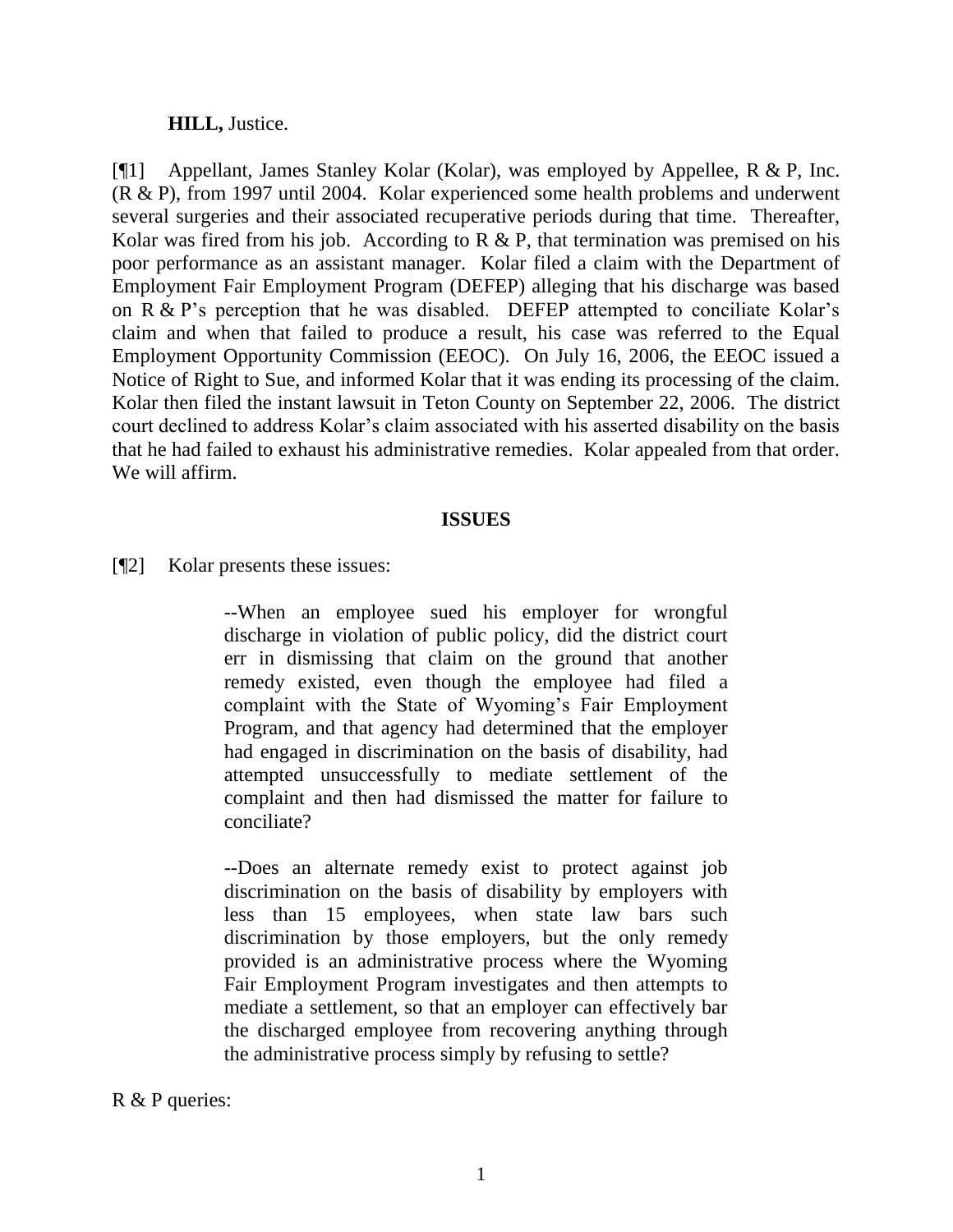Was the district court correct in dismissing employee's claim for tort in violation of discharge against public policy by finding that another remedy existed, thus barring the claim in tort?

Does the Wyoming Fair Employment Practices Act provide a sufficient remedy to protect employees from job discrimination such that the tort of wrongful termination in violation of public policy is not available?

# **FACTS AND PROCEEDINGS**

[¶3] Kolar worked for R & P (which is the corporate name of the Ace Hardware Store in Jackson) from August of 1997 until September 25, 2004. At that time he was terminated from his employment for poor performance. He was given five weeks severance pay in connection with his termination. However, in the years preceding his firing, Kolar had experienced a series of physical problems which required surgeries on both of his ankles and on his spine as the result of a condition known as "connective tissue disorder." Most of the time he was away from work he was on either sick leave or vacation leave, but near the end of his employment he asked to take time off without pay because he had no remaining sick or vacation time left.

[¶4] In a document entitled Charge of Discrimination which was received by DEFEP on December 22, 2004, Kolar asserted that his employer regarded him as disabled and that he was denied a reasonable accommodation. That charge was filed pursuant to the Wyoming Fair Employment Practices Act of 1965. Under the provisions of Wyo. Stat. Ann. § 27-9-105(a)(i) (LexisNexis 2007), "[i]t is a discriminatory or unfair employment practice…[f]or an employer to refuse to hire, to discharge, to promote or demote, or to discriminate in matters of compensation or the terms, conditions or privileges of employment against, a qualified disabled person…." Wyo. Stat. Ann. § 27-9-105(d) provides: "As used in this section "qualified disabled person" means a disabled person who is capable of performing a particular job, or who would be capable of performing a particular job with reasonable accommodation to his disability." That Act defines "employer" as "…the state of Wyoming or any political subdivision or board, commission, department, institution or school district thereof, and every other person employing two (2) or more employees within the state; but it does not mean religious organizations or associations." Wyo. Stat. Ann. § 27-9-102(b)(LexisNexis 2007). R & P employed 12 persons. $<sup>1</sup>$ </sup>

<sup>1</sup> 42 U.S.C. §12111(5) defines "employer" as: "…a person engaged in an industry affecting commerce who has 15 or more employees for each working day in each of 20 or more calendar weeks in the current or preceding calendar year, and any agent of such person, except that, for two years following the effective date of this subchapter, an employer means a person engaged in an industry affecting commerce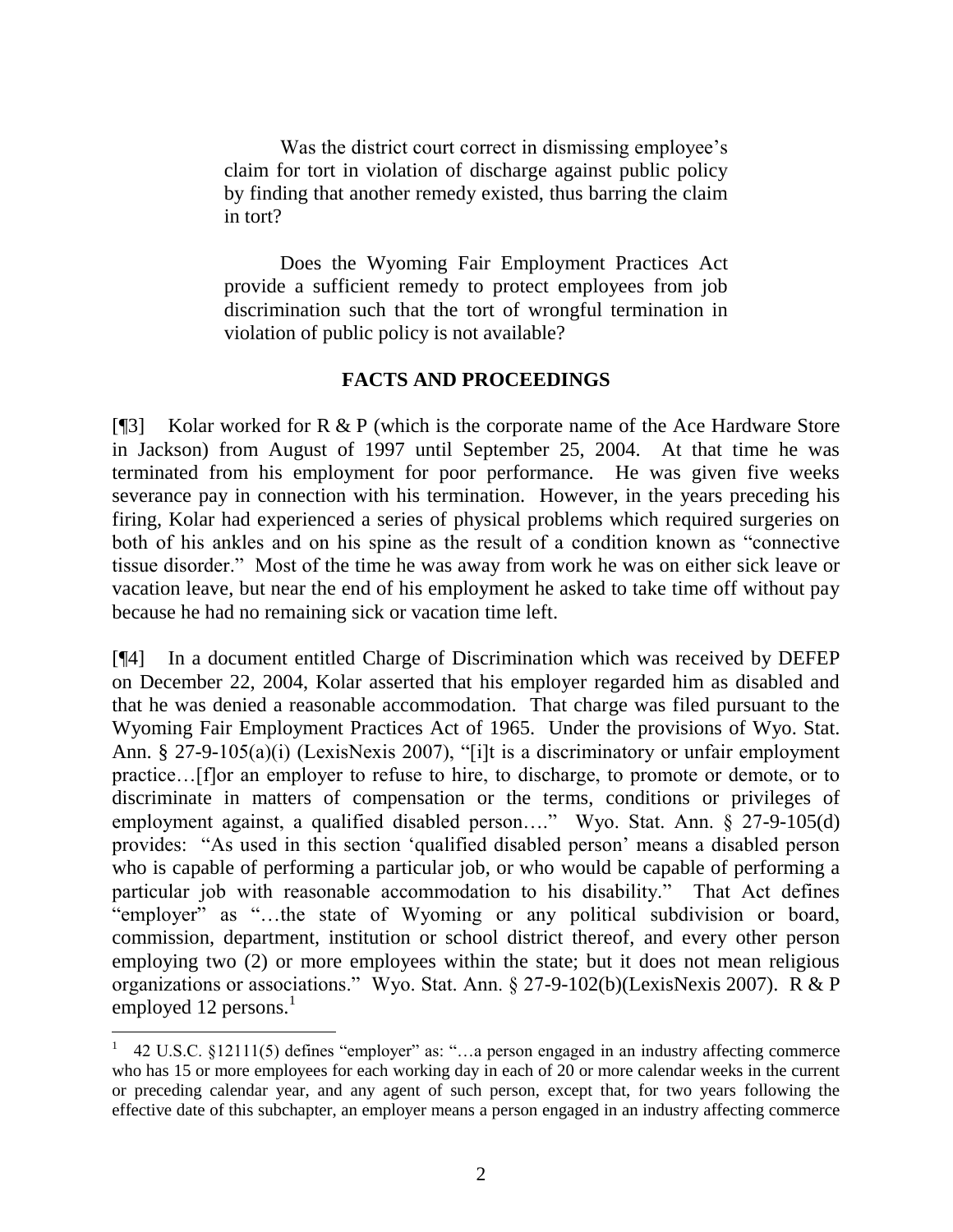[¶5] Of particular importance in this case are the provisions of Wyo. Stat. Ann. § 27-9- 106:

> (a) Any person claiming to be aggrieved by a discriminatory or unfair employment practice may, personally or through his attorney, make, sign and file with the department within six (6) months of the alleged violation a verified, written complaint in duplicate which shall state the name and address of the person, employer, employment agency or labor organization alleged to have committed the discriminatory or unfair employment practice, and which shall set forth the particulars of the claim and contain other information as shall be required by the department. The department shall investigate to determine the validity of the charges and issue a determination thereupon.

> > (b) through (j) Repealed by Laws 2001, ch. 162,  $\S$  2.

**(k) If the employer, employment agency, labor organization or employee is aggrieved by the department's determination, the aggrieved party may request a fair hearing. The fair hearing shall be conducted pursuant to the Wyoming Administrative Procedure Act.**

(m) The department shall issue an order within fourteen (14) days of the decision being rendered, requiring the employer, employment agency or labor organization to comply with the hearing officer's decision. If the employer, employment agency or labor organization does not timely appeal or comply with the order within thirty (30) days, the department may petition the appropriate district court for enforcement of the order.

(n) Where the hearing officer determines that the employer, employment agency or labor organization has engaged in any discriminatory or unfair employment practice as defined in this chapter, the hearing officer's decision may:

> (i) Require the employer, employment agency or labor organization to cease and desist from the discriminatory or unfair practice;

(ii) Require remedial action which may include hiring, retaining, reinstating or upgrading of employees,

l

who has 25 or more employees for each working day in each of 20 or more calendar weeks in the current or preceding year, and any agent of such person."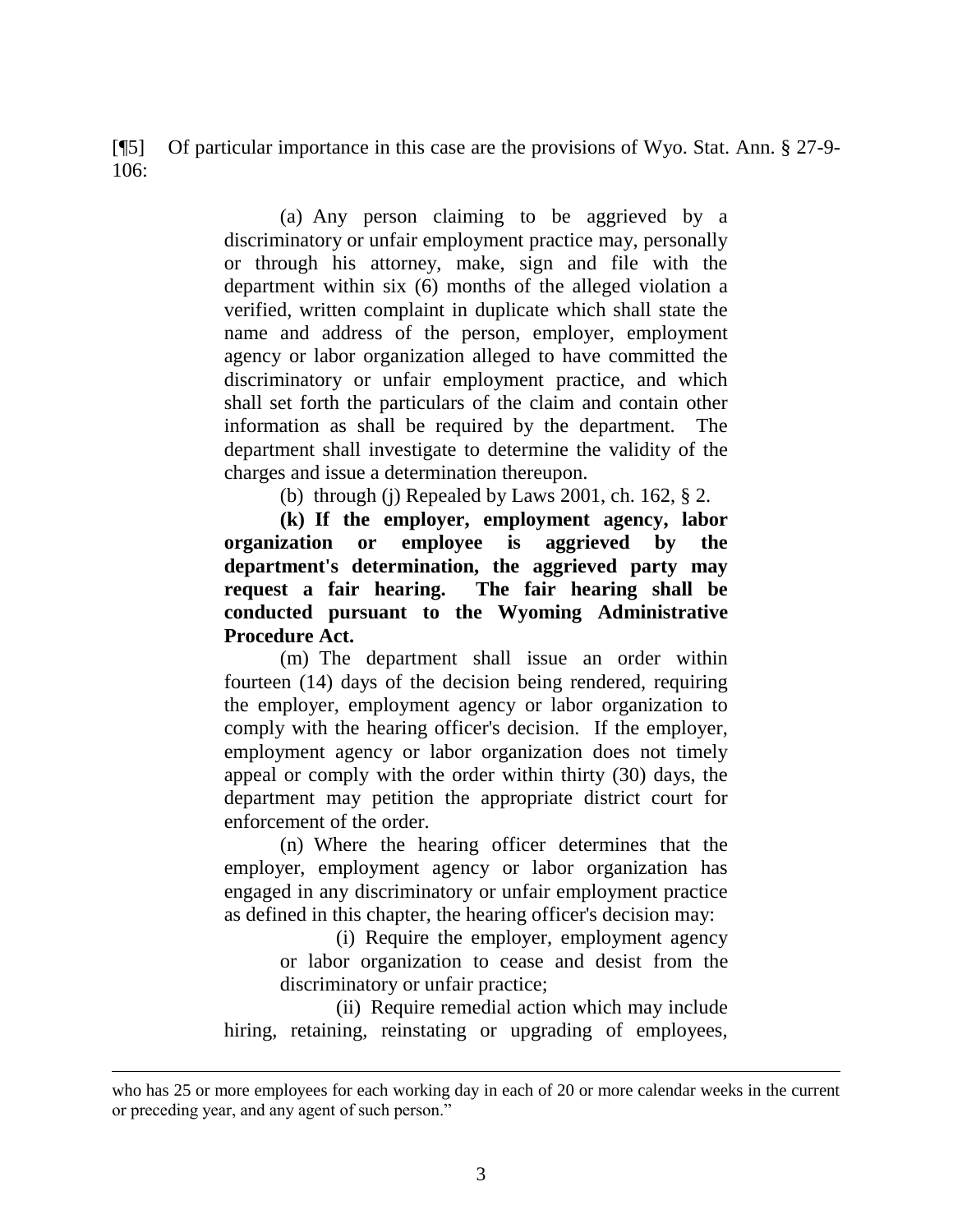referring of applications for employment by a respondent employment agency or the restoration to membership by a respondent labor organization;

(iii) Require the posting of notices, the making of reports as to the manner of compliance and any other relief that the hearing officer deems necessary and appropriate to make the complainant whole; or

(iv) Require the employer, employment agency or labor organization to pay backpay or front pay. [Emphasis added.]

[¶6] The proceedings before the DEFEP were conducted in accordance with the Rules and Regulations of the DEFEP. 3 *Weil's Code of Wyoming Rules*, 025 140 003-1 through 003-3 (July 2006). Kolar"s charge contained these details:

> 1. I am a member of the protected groups, disabled and regarded as disabled.

> 2. My disability substantially limits a major life activity.

3. I am otherwise qualified for the job.

4. My employer failed to make a reasonable accommodation for my disability when such accommodation would not have placed an undue hardship on my employer.

a) I was employed as an assistant manager for my employer.

b) On September 14, 2004 I asked the employer's owner if I could have temporary light duty.

c) My employer gave me temporary light duty work for the time period of September 15-18, 2004.

5. Despite my satisfactory job performance, I was discharged.

a) On September 23, 2004 my employer discharged me for having, "too many health problems."

b) On September 23, 2004, my employer's owner made the statement, "this job is killing you."

6. After my discharge, the job remained available or was filled by someone not of my protected groups.

Attached to the Charge of Discrimination was Kolar"s affidavit which set out information very similar to that quoted immediately above.

[¶7] In a document entitled Response to Charge of Discrimination and Employer"s Position Statement dated January 11, 2005,  $R & P$  denied the gravamen of Kolar's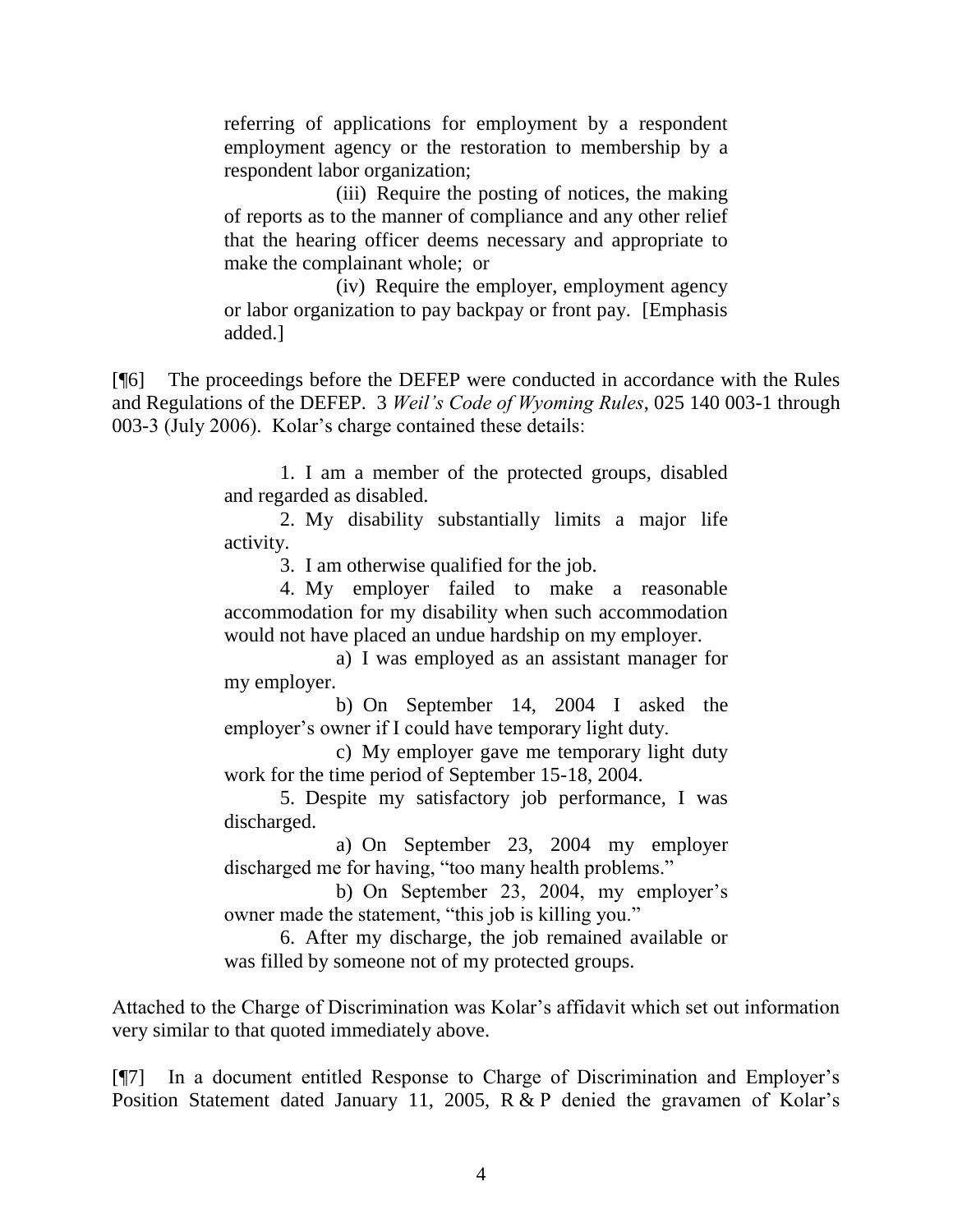complaint and contended that his termination was brought about by Kolar"s "inability to perform one or more essential functions of his job, his inability to work with other managers and floor personnel, and his inability to show up for work."

[¶8] In a document entitled Complainant"s Response to Respondent"s Response to Charge and Employer"s Position Statement, dated January 24, 2005, Kolar denied the assertions made in R & P"s response and iterated his previous allegation of discrimination based on his employer"s perception of him as being disabled.

[¶9] In an eleven-page document entitled Determination, DEFEP addressed the merits of Kolar's charges in detail. Citing from 42 U.S.C. § 12111, DEFEP noted that a qualified person with a disability means: "An individual with a disability who, with or without reasonable accommodation, can perform the essential functions of the employment position that such individual holds or desires." Continuing, DEFEP noted:

> The Tenth Circuit [Court of Appeals], which governs employers in the State of Wyoming, has held that the *prima facie* elements under the ADA require an employee demonstrate:

> 1) That s/he is "disabled" within the meaning of the ADA;

> 2) That s/he is qualified with or without reasonable accommodation; and

> 3) That s/he was discriminated against because of his/her disability.

> > The ADA defines disability as:

1) A physical or mental impairment that substantially limits one or more of the major life activities of such individual:

2) A record of such impairment; or

3) Being regarded as having such impairment. 42 U.S.C. § 12102(2).

….

Evidence shows that [Kolar"s] various medical impairments did not substantially impact his ability to perform household chores or care for himself. Evidence indicates [Kolar] required minimal aid in preparing to shower following ankle surgery and some aid in tying his shoes and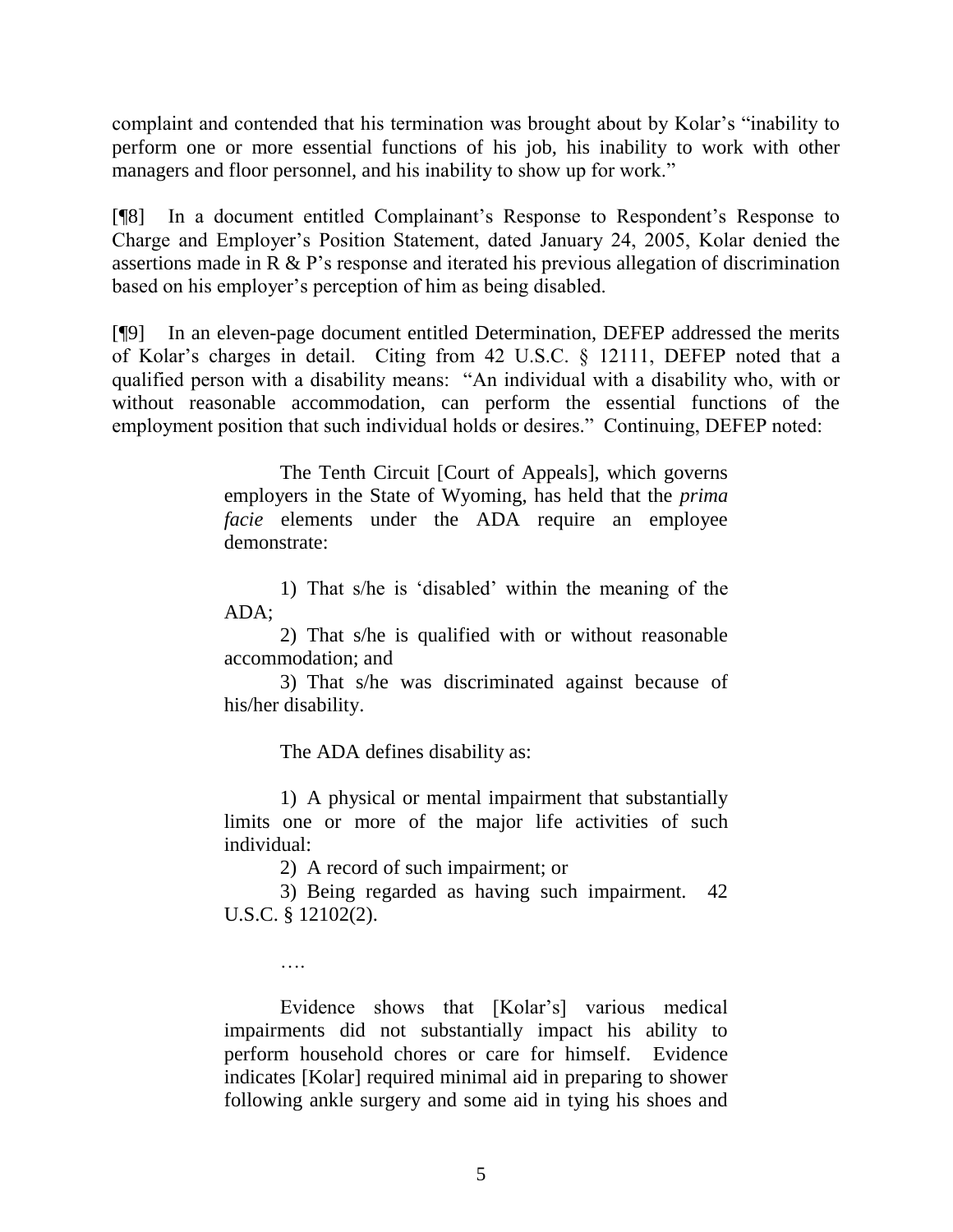changing a dressing following neck surgery. In all instances such aid was short lived as evidence indicates [Kolar] recovered from each successive surgery. [Kolar] further indicates he is not presently substantially limited in a major life activity.

[¶10] Although DEFEP determined that Kolar was not limited in any major life activity, it also concluded that  $R \& P$  regarded him as substantially limited in the major life activity of working. In addition, the DEFEP concluded that  $R \& P$ 's beliefs concerning Kolar did not appear to be based upon valid medical evidence, but upon vague doctor's notes and assumptions made by  $R \& P$  after consulting with Kolar. The DEFEP also concluded that the sorts of assumptions made by  $R \& P$  can "stand as strong evidence that it engaged in discrimination." Continuing, the DEFEP found that Kolar presented a *prima facie* case for being regarded as disabled by R & P, and that R & P's reasons for discharging Kolar lacked credibility and were pretextual in nature. In concluding its thorough review of the evidence and the pertinent authorities, the DEFEP found:

1. [R & P] regarded [Kolar] as disabled.

2. [R & P] considered [Kolar] substantially limited in a major life activity.

3. [R & P] failed to provide a reasonable accommodation where such an accommodation would not prove an undue hardship to [R & P].

4.  $[R \& P]$  discharged [Kolar] because of  $[R \& P's]$ regard for [Kolar] as disabled.

[¶11] On January 3, 2006, the Labor Standards Division of the Department of Employment sent Kolar a letter indicating there was reasonable cause to believe Kolar"s charge to be true. Attached to that letter was a Determination and Conciliation Agreement which purported to provide Kolar with full relief, although it was a "negotiable" agreement. The parties were directed to submit "conciliation" offers by January 17, 2006. On January 24, 2006, the Labor Standards Division informed Kolar that the conciliation process had not been successful and his file was being forwarded to the Equal Employment Opportunity Commission [EEOC] in Denver. Included in that letter was this advisement: "The EEOC has other options to consider under these procedures. They may litigate on behalf of Complainant, allow Complainant to sue on his/her own behalf in Federal District Court, or they may attempt further conciliation." Kolar was also informed in that letter that the matter had been closed as "a failure to conciliate."

[¶12] On June 16, 2006, Kolar"s attorney wrote to the EEOC indicating that previous correspondence had produced no response and asking what proceedings the EEOC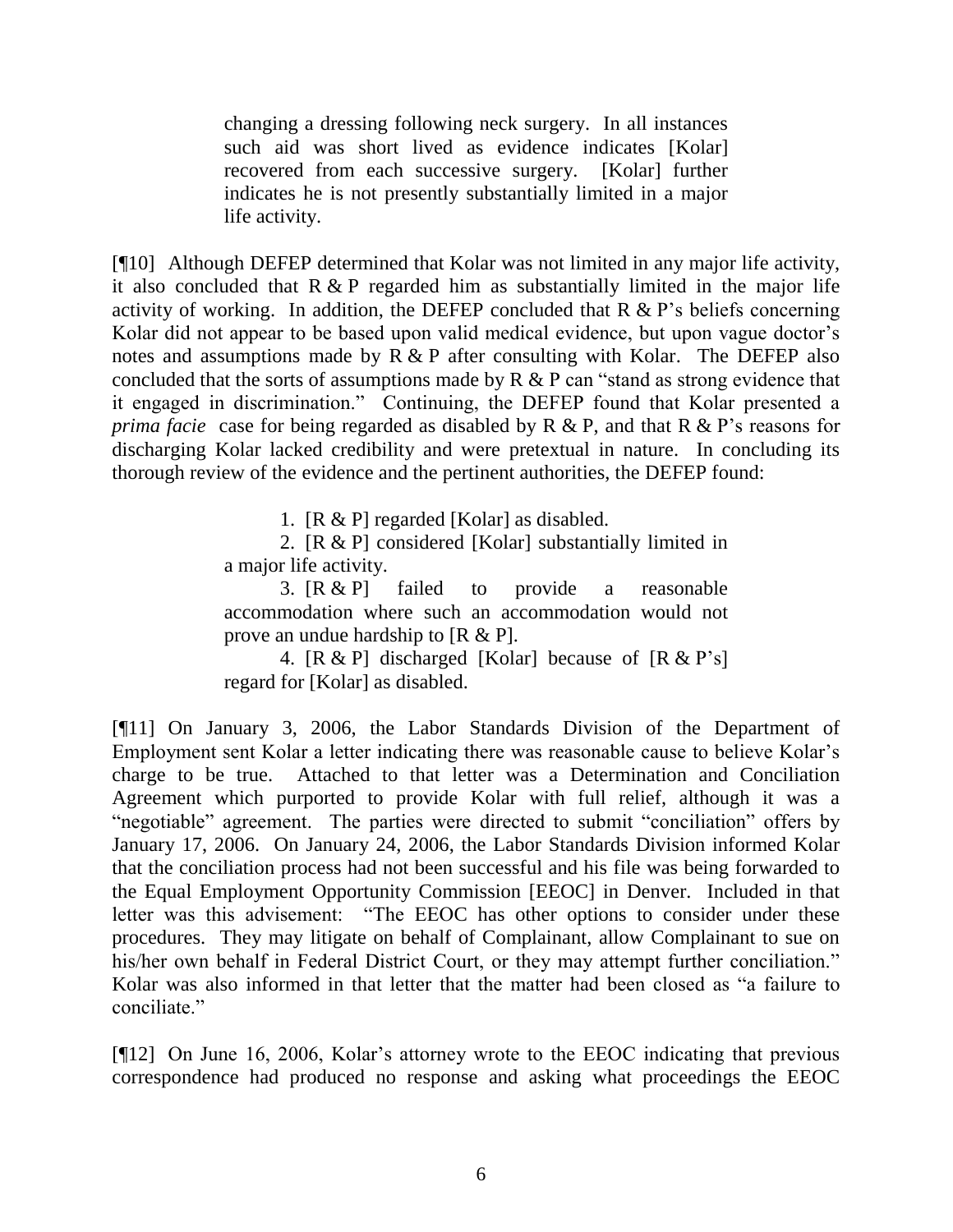contemplated on Kolar"s behalf. Under date of July 19, 2006, the EEOC sent Kolar a Notice of Right to Sue (Issued on Request). It informed Kolar:

**N**otice to Person Aggrieved:

**Title VII of the Civil Rights Act of 1964 and/or the Americans with Disabilities Act (ADA)**: This is your Notice of Right to Sue, issued under Title VII and/or the ADA based on the above-numbered charge. It has been issued at your request. Your lawsuit under Title VII or the ADA **must be filed in federal or state court WITHIN 90 DAYS** of your receipt of this Notice or your right to sue based on this charge will be lost. (The time limit for filing suit based on a state claim may be different.)

[¶13] On September 22, 2006, Kolar filed his civil suit in the Ninth Judicial District. The complaint stated two causes of action, one for breach of his employment contract, and a second for discharge in violation of public policy. A trial was held before the district court on November 27-28, 2007. In its Judgment entered on February 4, 2008, the district court made detailed findings. The district court found that Kolar was not an "at will" employee; however, it also concluded that Kolar was discharged in good faith. Kolar does not challenge that aspect of the judgment. With respect to Kolar"s claim that he was discharged contrary to public policy, the district court determined that Kolar had not exhausted his administrative remedies because "if there exists another remedy for violation of the social policy which resulted in the discharge of the employee, there is no need for a court-imposed separate tort action premised on public policy." *Hoflund v. Airport Golf Club*, 2005 WY 17, ¶ 14, 105 P.3d 1079, 1084 (Wyo. 2005) (quoting *Allen v. Safeway Stores, Inc.*, 699 P.2d 277, 284 (Wyo. 1985)). The district court held that prior to final agency action, it had no jurisdiction to hear an appeal, and because if another remedy existed, the tort of wrongful termination in violation of public policy was not available.

[¶14] On February 8, 2008, Kolar filed a motion to amend the judgment, contending that the district court was compelled to find that Kolar had exhausted his administrative remedies and that the district court must reach the merits of his tort claim for discharge in violation of public policy. In a document filed on February 14, 2008, R & P agreed that Kolar had exhausted his administrative remedies before filing the instant suit. The district court considered those papers and iterated its original findings that there was an alternative administrative remedy in the form of a fair hearing before the DEFEP, from which an aggrieved party could seek review under the Administrative Procedures Act.

# **DISCUSSION**

[¶15] In *Hoflund*, we restated the law applicable to a circumstance such as that at hand: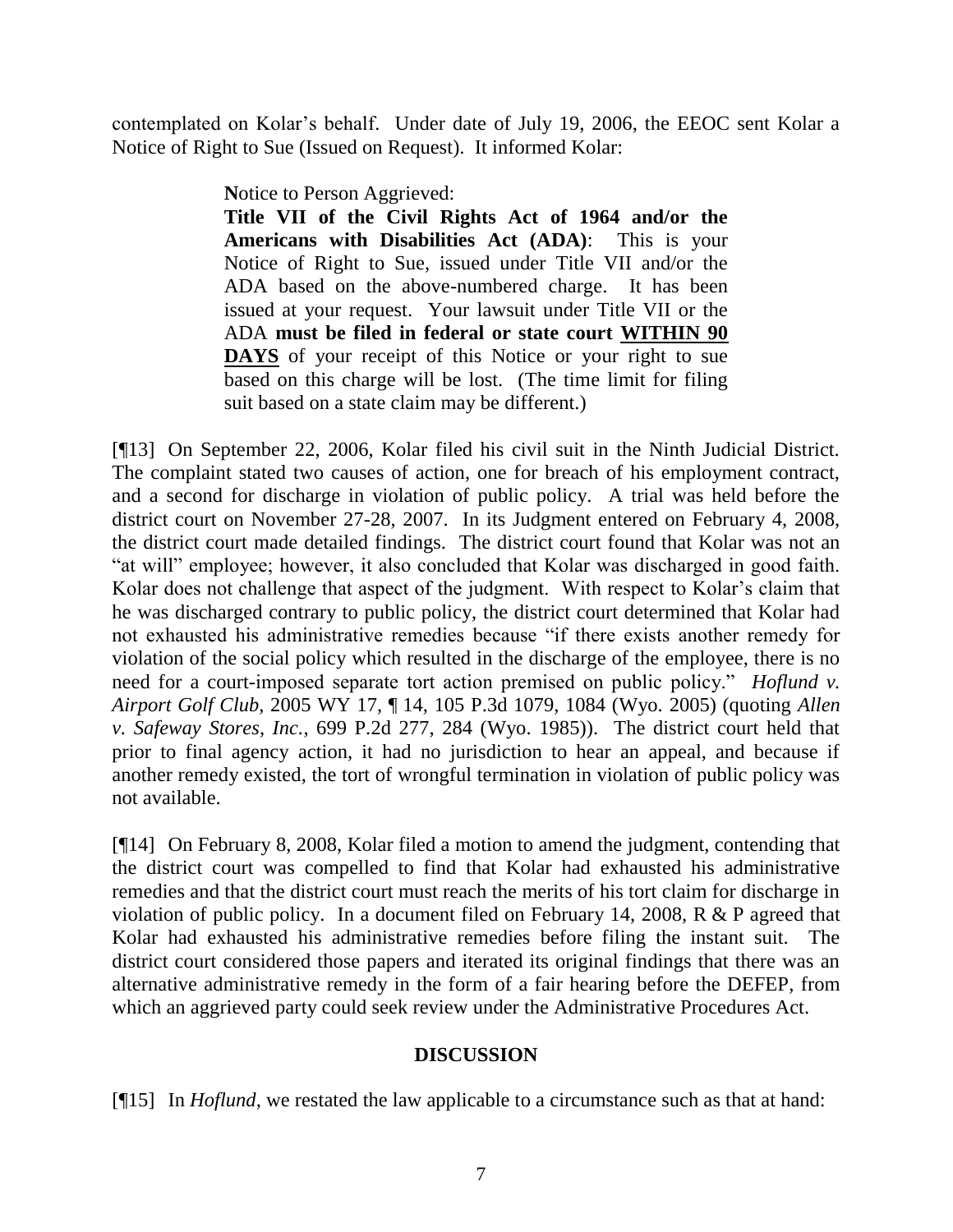In *Allen v. Safeway Stores, Inc.*, 699 P.2d 277 (Wyo.1985), this Court made it clear that if another remedy for violation of a social policy which resulted in the discharge of an employee exists, no separate court action will lie. Therein, we stated:

A tort action premised on violation of public policy results from a recognition that allowing a discharge to go unredressed would leave a valuable social policy to go unvindicated. If there exists another remedy for violation of the social policy which resulted in the discharge of the employee, there is no need for a court-imposed separate tort action premised on public policy. *Viestenz v. Fleming Companies, Inc.*, 681 F.2d 699 (10th Cir.1982), *cert. denied* 459 U.S. 972, 103 S.Ct. 303, 74 L.Ed.2d 284; *Mahoney v. Crocker National Bank*, 571 F.Supp. 287, (D.C.Cal.1983). As said in *Wehr v. Burroughs Corporation*, 438 F.Supp. 1052, 1055 (D.C.Pa.1977):

"It is clear then that the whole rationale undergirding the public policy exception is the vindication or the protection of certain strong policies of the community. If these policies or goals are preserved by other remedies, then the public policy is sufficiently served. Therefore, application of the public policy exception requires two factors: (1) that the discharge violate some well-established public policy; and (2) that there be no remedy to protect the interest of the aggrieved employee or society." (Footnote omitted.)

The Wyoming Fair Employment Practices Act of 1965, § 27-9-101 et seq., W.S.1977 (June 1983 Replacement), and 42 U.S.C. § 2000e et seq. (1982) provide appellants with a remedy for discharge based on sex discrimination.

As noted in *Rompf v. John Q. Hammons Hotels*, Inc.,[685 P.2d 25 (Wyo.1984),] we restricted our holding to the parameters of that case. We do likewise here. Counsel cite cases in which tort actions premised on violations of public policies have been upheld; e.g., *Nees v. Hocks*, 272 Or. 210, 536 P.2d 512 (1975), discharge for serving on a jury; Hansen *v. Harrah's, Nev.*, [100 Nev. 60]